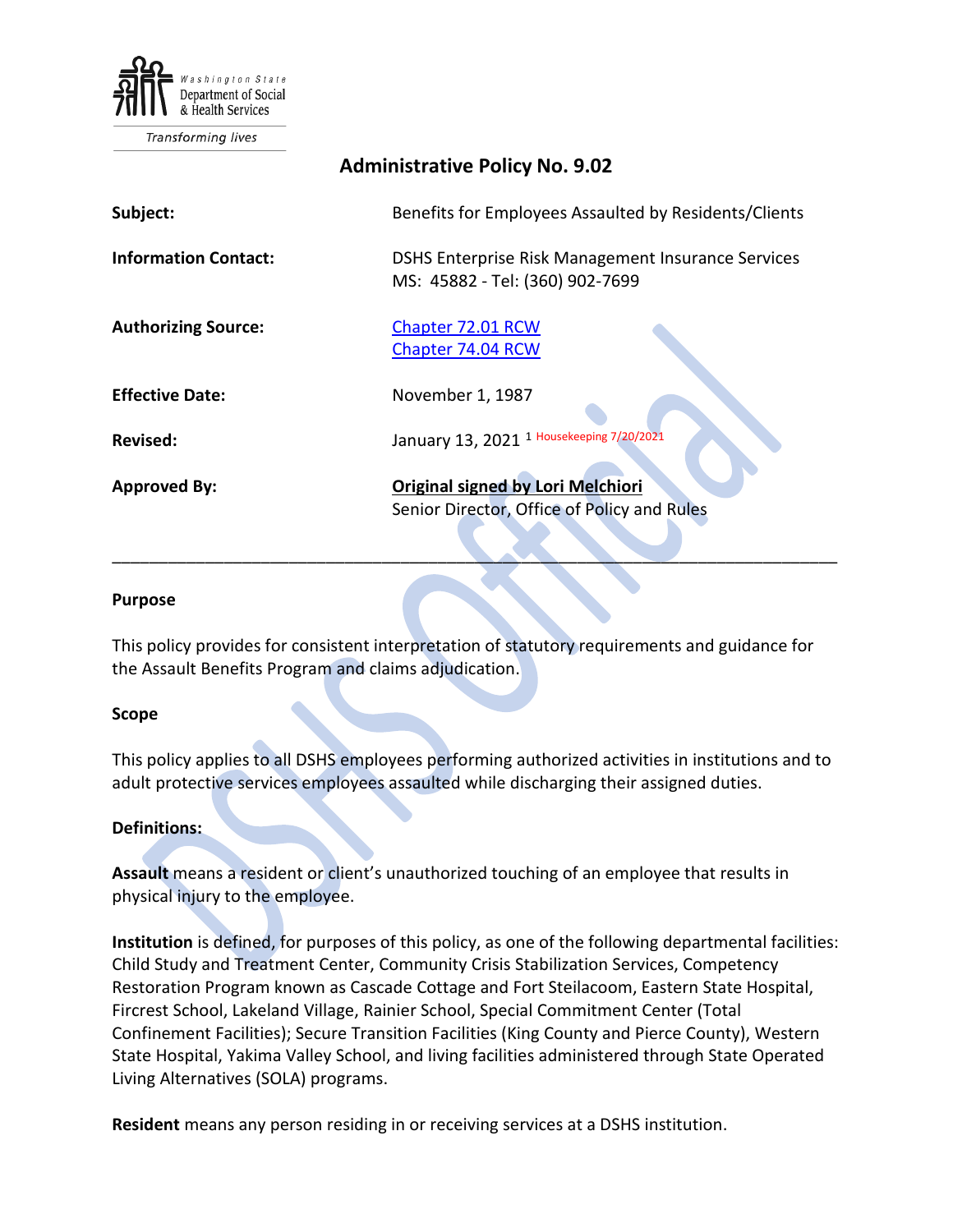Administrative Policy No. 9.02 January 13, 2021 Page 2

**Person/client** means any individual that an adult protective service employee needs to interact with in order to perform their job duties.

**Unauthorized touching** means any physical contact (including use of an object to make physical contact) initiated by a resident of a DSHS institution or by a person/client outside an institution setting.

# **Policy**

- A. Criteria listed i[n RCW 72.01.045](http://apps.leg.wa.gov/RCW/default.aspx?cite=72.01.045) must be met in order for employees to receive assault benefits. Criteria listed in [RCW 74.04.790](http://apps.leg.wa.gov/RCW/default.aspx?cite=74.04.790) must be met in order for adult protective service employees to receive assault benefits.
- B. The insurance services claims program, within the enterprise risk management office (ERMO), administers the assault benefits program, as authorized by [RCW 72.01.045](http://apps.leg.wa.gov/RCW/default.aspx?cite=72.01.045) (3) and RCW [74.04.790](http://apps.leg.wa.gov/RCW/default.aspx?cite=74.04.790) (3). As administrator of the assault benefits program, in the insurance services claims program is responsible for:
	- 1. Providing consistency in the application of assault benefits administered within the department.
	- 2. Establishing procedures as necessary to administer the assault benefits program.
	- 3. Adjudicating claims in accordance wit[h RCW 72.01.045](http://apps.leg.wa.gov/RCW/default.aspx?cite=72.01.045) and RCW [74.04.790,](http://apps.leg.wa.gov/RCW/default.aspx?cite=74.04.790)
	- 4. Notifying the claimant, copied to their supervisor, human resources and payroll of decision authorizing or denying assault benefits claims.
	- 5. Advising management representatives as necessary and participating in the grievance process associated with the assault benefits program.
	- 6. Providing assault benefits program training to human resource consultants, payroll fiscal analysts and others as requested.
	- 7. Collecting and providing data that summarizes claim volume and program cost.

# **Procedures**

- A. Employee Responsibility
	- 1. If you believe your injury was the result of an assault as defined in this policy, complete the [web Report of Work Related Incident/Close Call.](https://riskmaster.dshs.wa.lcl/DSHS%20shell%20web%20form/webform/pagebuilder.aspx) If there were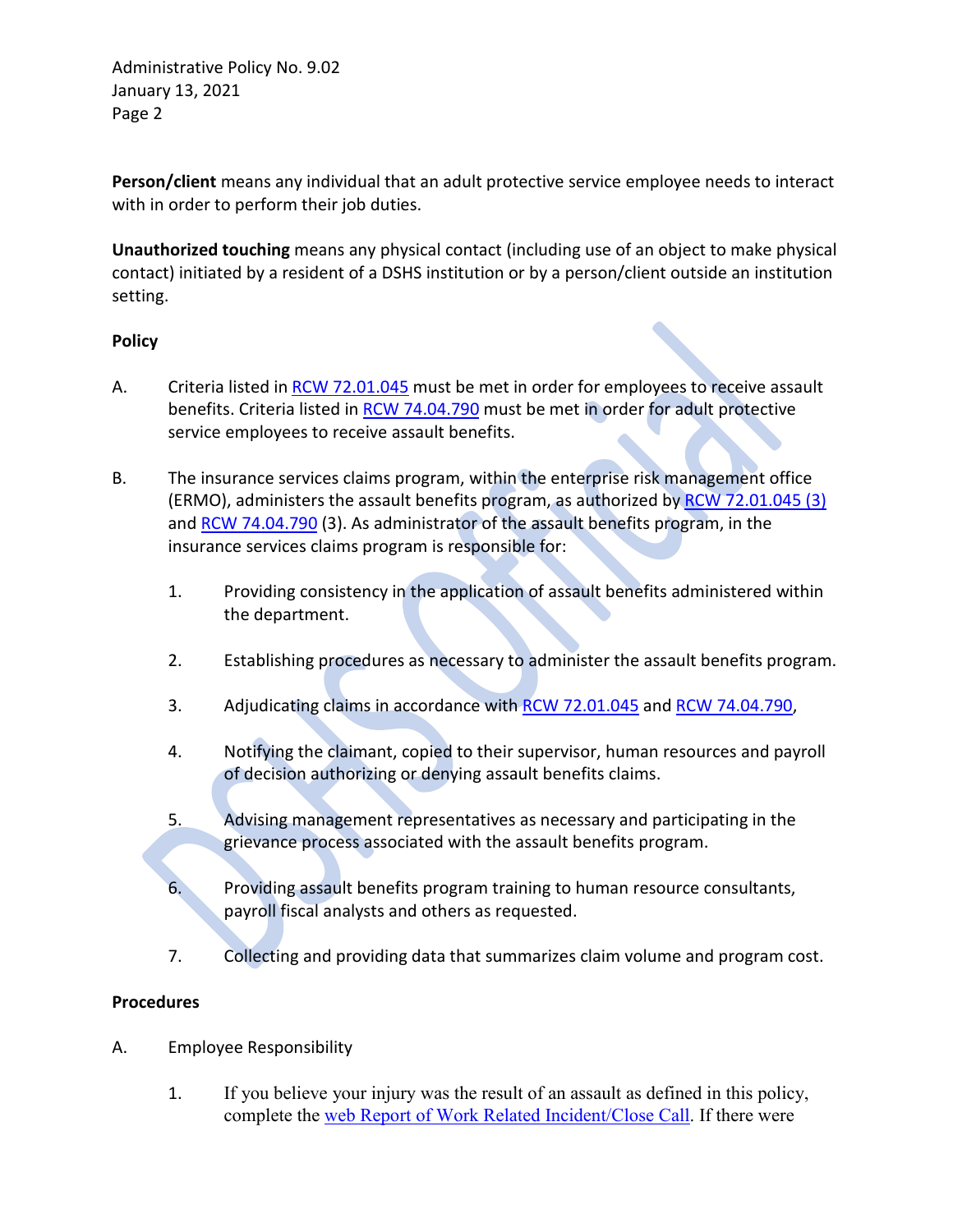witnesses, request witnesses to complete the witness report of possible client assault form [03-389A.](http://forms.dshs.wa.lcl/formDetails.aspx?ID=3570)

- 2. If your assault benefits claim is approved, you will receive notification of approval by the insurance services claims program.
- 3. If the insurance services claims program denies your assault benefits claim, you may make a written request to have the decision reconsidered. In your letter, you should provide:
	- The reason(s) your assault benefits claim should be accepted; and
	- Additional information, if applicable.

Send your reconsideration request to the insurance services claims program, MS: 45882, attention program manager and a copy to your appointing authority. Alternatively, you can email your request directly to your assigned Loss Prevention Consultant.

- 4. Represented employees who disagree with the reconsideration decision from the insurance services claims program may contact their union representative for assistance in filing a grievance under the collective bargaining agreement.
- 5. Non-represented employees who disagree with the reconsideration decision from insurance services claims program may file a grievance in accordance with administrative policy 18.61.
- B. Institution or Appointing Authority Responsibility
	- 1. Gather and send documentation regarding the incident, to insurance services claims program, MS: 45882.
	- 2. Send a copy of any grievance filed by a union or an employee on an assault benefits decision to the insurance services claims program, MS: 45882, attention program manager.
- C. Insurance Services Claims Program Responsibility
	- 1. Approve or deny the request for reimbursement for assault benefits. Send notification to the employee, employee's supervisor, human resources, and payroll.
	- 2. If the employee requests reconsideration of denied assault benefits, forward the request to the insurance services claims program manager for review.